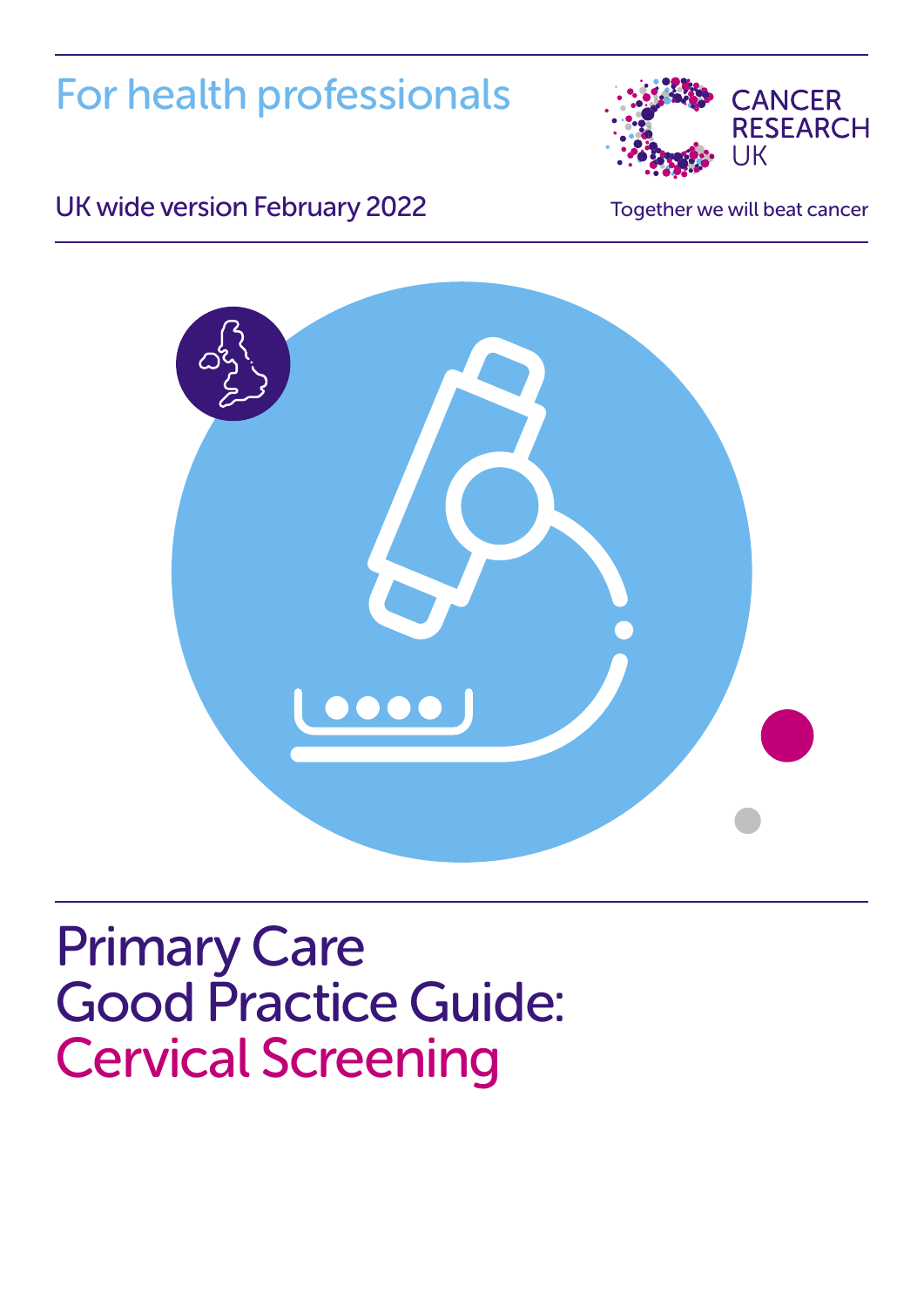| <b>Contents</b>                                           |    |
|-----------------------------------------------------------|----|
| <b>Background</b>                                         | 02 |
| <b>Cervical Screening Programme</b>                       | 02 |
| <b>Statement of intent</b>                                | 02 |
| Primary HPV testing in cervical screening                 | 03 |
| <b>HPV</b> infection                                      | 03 |
| Cervical screening information specific to each UK nation | 03 |
| Cervical screening coverage in the UK                     | 03 |
| Role of primary care in supporting informed participation | 03 |
| <b>Incentivised schemes</b>                               | 04 |
| Understanding the barriers to participation               | 04 |
| Supporting people to access to screening                  | 05 |
| <b>Practical tips and resources</b>                       | 05 |
| <b>Training</b>                                           | 05 |
| Sharing information & resources                           | 06 |
| Use of practice data                                      | 06 |
| Call and recall systems                                   | 06 |
| <b>Informed dissent</b>                                   | 07 |
| Safety netting                                            | 07 |
| Future developments in cervical screening                 | 07 |
| <b>Extending cervical screening intervals</b>             | 07 |
| Self-sampling                                             | 07 |
| Further information on eligibility                        | 08 |
| <b>Templates</b>                                          | 11 |
| <b>SMS</b> text                                           | 11 |
| <b>Example letter</b>                                     | 11 |
| <b>Telephone script</b>                                   | 12 |
| <b>References</b>                                         | 13 |

Produced by the Strategic Evidence Team, Policy, Information & Communications Directorate, Cancer Research UK, February 2022. 01 Cancer Research UK is a registered charity in England and Wales (1089464), Scotland (SC041666), the Isle of Man (1103) and Jersey (247). © Cancer Research UK 2022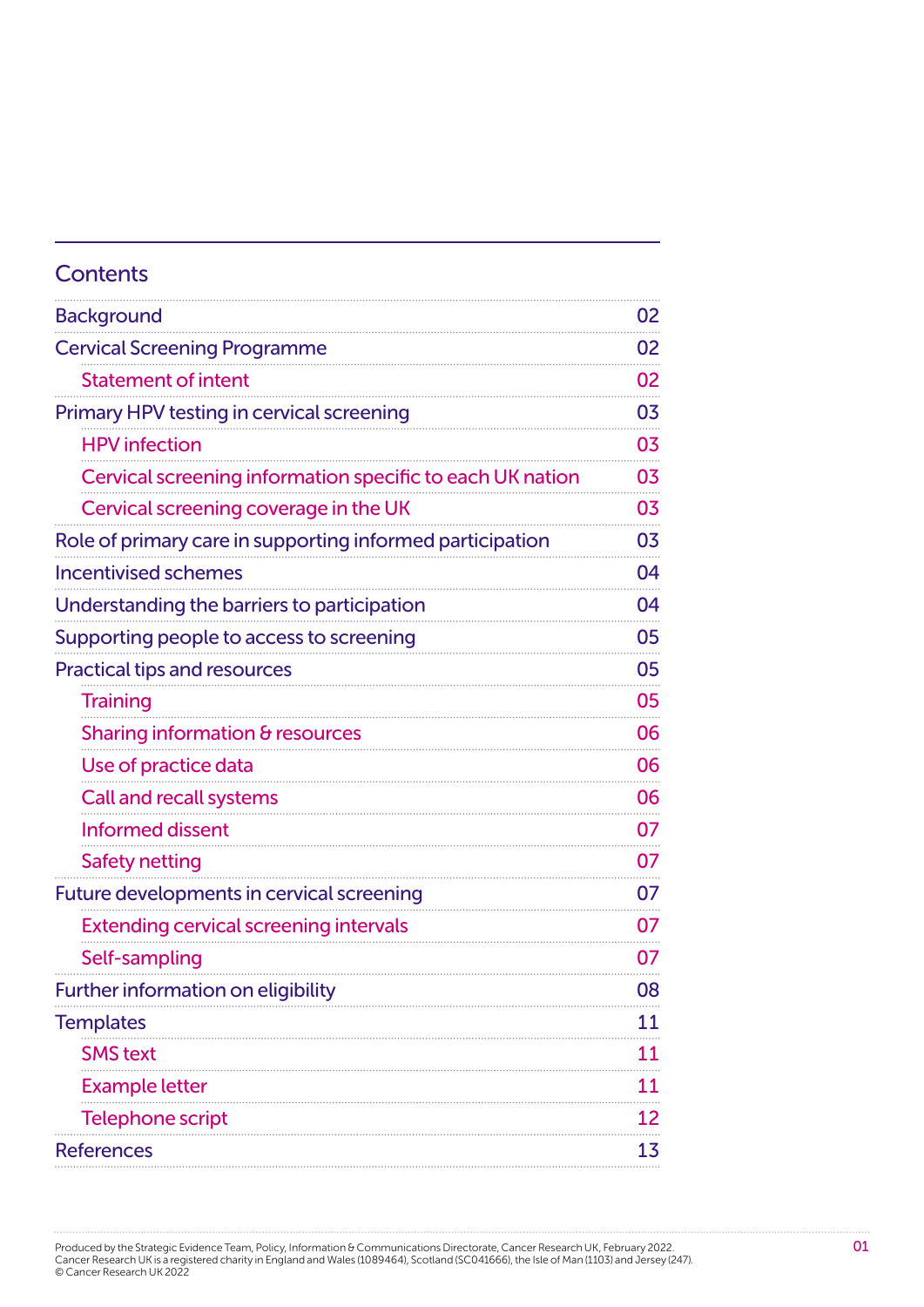<span id="page-2-0"></span>UK wide version February 2022

#### **Background**

This resource has been developed to share good practice with primary care health professionals. The guide will provide details of tried and tested interventions that could be used in practice, to support people to access cervical cancer screening services and provide them with the relevant information for them to make an informed choice about participation.

#### Cervical Screening Programme

Cervical screening saves at least 2,000 lives each year in the  $UK<sup>1</sup>$  $UK<sup>1</sup>$  $UK<sup>1</sup>$  and we can expect to see some further impact on lives saved where human papillomavirus (HPV) primary testing has been implemented<sup>2</sup>. The screening test facilitates the identification of changes in the cervix which, if left untreated, could develop into cancer.

#### Eligible population:

Cervical screening is available to anyone with a cervix aged 25–64 years in the UK. [Click here for further](#page-8-1)  [eligibility criteria.](#page-8-1)

 $(\check{a})$  Each nation's Cervical Screening Programme has a call-recall system that invites anyone registered as female on their GP records aged 25–49 every 3 years and 50–64 every 5 years. In Scotland and Wales, people are invited dependent upon their HPV status (every 5 years if HPV negative/no HPV found). [Read](#page-7-0)  [more about why the intervals are changing here.](#page-7-0)

 $\Diamond$  Anyone with a cervix registered as male with their GP in these age groups are eligible for screening but will not be sent invitation letters automatically. They will need to request a screening appointment through their GP practice.

#### Statement of intent

Cancer Research UK is committed to informed choice with respect to screening participation. Screening has both benefits and harms, and these must be communicated appropriately.

Cancer Research UK aims to share examples of good practice in this guide. It is up to each individual practice to explore what methods they wish to facilitate and to take responsibility to comply with data protection processes as appropriate.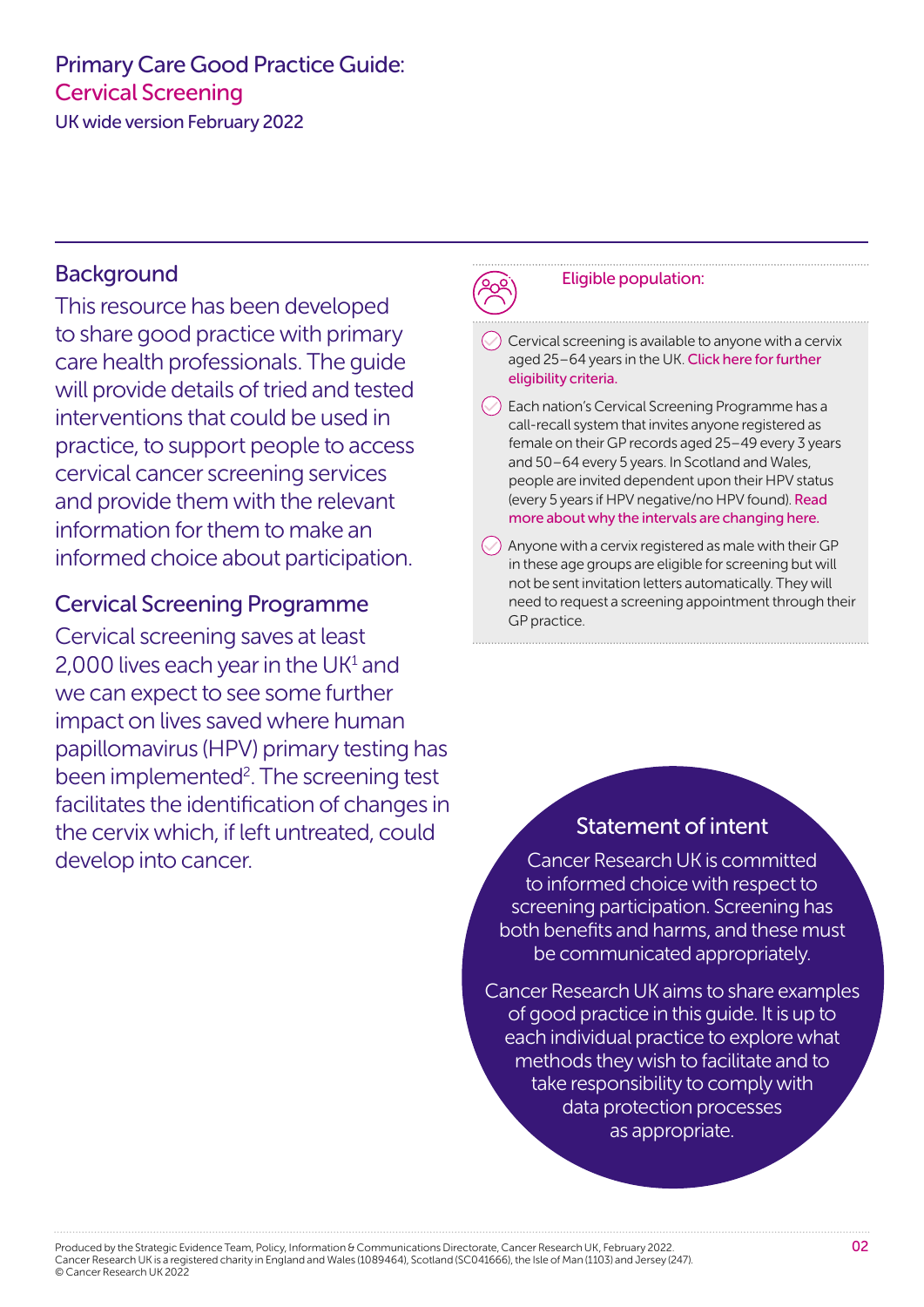<span id="page-3-0"></span>UK wide version February 2022

### Primary HPV testing in cervical screening

Human papillomavirus (HPV) is a common infection. Most sexually active people come into contact with HPV during their lifetime. But for most, the virus causes no harm and the infection clears on its own. However, in some cases, HPV infection can lead to cell changes that can progress into cervical cancer. 99.8% of all cervical cancer cases in the UK are caused by the HPV infection<sup>3</sup>

HPV primary screening is now embedded in primary care across England, Scotland and Wales\*. This means that instead of taking a sample of cells and sending them to a lab for testing, samples will be tested for HPV first. Only those that are HPV positive will be examined for changes in the cervical cells.

It has been estimated that HPV primary testing in England could reduce the number of cervical cancers in women aged 25–64 by 23.9%, saving even more lives and helping to avoid unnecessary procedures for women<sup>2</sup>.

\*Northern Ireland have committed to the introduction, but at present there's no clear timescale.

#### HPV infection

It is important to address the level of misunderstanding that exists around HPV. Eight in 10 women will have some form of HPV infection in their lifetime but only very few who have specific high-risk types of the virus will go on to develop cancer. A survey carried out shows high levels of fear or shame associated with it. With the screening programme moving to testing for HPV first, it is important to normalise the virus to ensure people fully understand what it means to have it<sup>4</sup>.

More information on eligibility and HPV vaccination can be found under [eligibility](#page-8-1)

#### Cervical screening information specific to each UK nation

- England click [here](https://www.gov.uk/guidance/cervical-screening-programme-overview)
- Wales click [here](https://phw.nhs.wales/services-and-teams/cervical-screening-wales/)
- Scotland click [here](https://www.nss.nhs.scot/specialist-healthcare/screening-programmes/cervical-screening/)
- Northern Ireland click [here](https://cancerscreening.hscni.net/Cervical%20Screening%20Health%20Professionals.htm)

#### Cervical screening coverage in the UK

There has been a decline over the past 10 years in the number of women taking up their offer of cervical screening. Lower attendance is particularly evident in the youngest as well as the oldest age groups and in under-represented groups such as those from lower socio-economic and ethnic minority communities<sup>[5](#page-13-4)</sup>

The reasons for non-attendance are complex and several factors may be at play, including lack of knowledge, communication difficulties, lack of perceived time or the inflexibility of practice appointment times. Understanding who is not attending screening and the [barriers](#page-4-1) preventing them from participating is important when looking at ways to support engagement with the programme.

### Role of primary care in supporting informed participation

Studies have shown the positive impact that primary care engagement can have on increasing uptake of cancer screening with eligible populations.



#### You can encourage informed participation in cervical screening by:

- $\heartsuit$  Making sure people are aware of the programme and that it can help to prevent cervical cancer from developing
- $\oslash$  Asking them if they have taken part, and encouraging them to participate, even if previous results have been normal
- $\heartsuit$  Informing them about the [benefits and the harms](https://www.cancerresearchuk.org/about-cancer/cervical-cancer/getting-diagnosed/screening/about) of screening, and encouraging them to read the information sent with the invitation\* carefully to help them make their decision
- Ensuring that any barriers to participation are minimised
- Consider taking proactive steps to identify and engage with non-responders

\*Patient information can be found for each nation in the information specific to each nation earlier in the guide.

People may not be engaged in the programme, they might have never attended cervical screening, or may have made an informed choice not to attend their cervical screening. It's important that all decisions are respected, and no one should feel pressured to participate.

Produced by the Strategic Evidence Team, Policy, Information & Communications Directorate, Cancer Research UK, February 2022. Cancer Research UK is a registered charity in England and Wales (1089464), Scotland (SC041666), the Isle of Man (1103) and Jersey (247). © Cancer Research UK 2022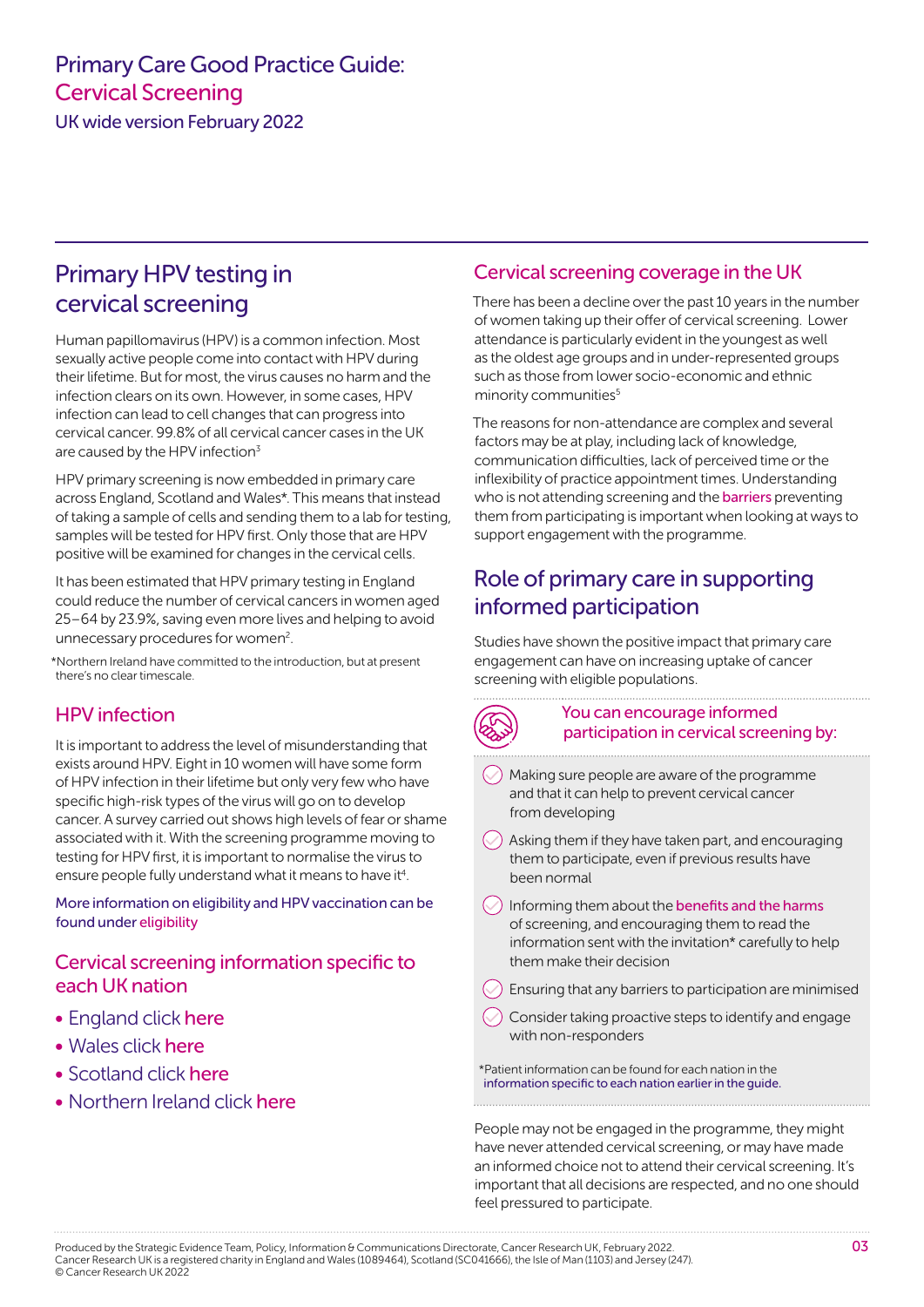<span id="page-4-0"></span>UK wide version February 2022

#### Incentivised schemes

In England and Northern Ireland, cervical screening uptake is incentivised through the Quality and Outcomes Framework (QOF) – practices need to ensure a high proportion of the target cohort undergo screening regularly to receive payment.

Additionally, in England the QOF Quality Improvement module on the early diagnosis of cancer provides an opportunity for GP practices to develop quality improvement plans for all screening programmes. Given the impact Covid-19 has had on screening programmes, NHS England has now revised this module to focus on restoring uptake of cervical screening and ensure patients are aware they can access primary care safely.

There are currently no other national incentive schemes operating in other parts of the UK, but this may change in the future. Even without such incentive schemes in place, it's important to remember the valuable role that primary care can play in helping to support informed uptake of screening, removing any barriers and working collaboratively with local partners to reach out to communities.

In England, there is also the Primary Care Network (PCN) GP Contract Requirements for the Early Diagnosis service specification where PCNs are asked to:

Contribute to improving local uptake of National Cancer Screening Programmes by working with local system partners to agree the PCN contribution to local efforts to improve uptake.

For more information see [CRUK's GP contract hub](https://www.cancerresearchuk.org/health-professional/learning-and-support/resources/gp-contract-guide)



### <span id="page-4-1"></span>Understanding the barriers to participation

There are several barriers that may prevent those eligible from engaging with the cervical screening programme.

Understanding who is not attending screening and the barriers preventing them from participating is important when looking at ways to support engagement with the programme. The reasons for non-attendance may be complex and several factors may be at play.

Some of these barriers may include:

- Feeling of embarrassment
- Intending to go but not getting around to it
- Fear of finding the procedure painful (incl. post-menopausal women)<sup>[6](#page-13-5)</sup>
- Worry about what the test might find
- Previous negative screening experience
- Finding it difficult to arrange a convenient appointment time
- Perceived low risk of cancer or not needing screening, e.g. not currently sexually active or in a lesbian relationship<sup>7</sup>
- Lack of awareness and knowledge of the purpose and benefits of the test which can lead to fear or lack of trust<sup>[8](#page-13-7)</sup>
- Worry about being perceived as promiscuous
- Fear due to previous assault or abuse
- Unable to access information due to language or mode of delivery

Some groups with lower participation include<sup>[9](#page-13-8)</sup>:

- those aged 25-29 and those above 50
- those living in areas of high deprivation
- those with a learning or physical disability
- ethnic minority communities note disparity varies by ethnic minority group
- lesbian and people who are bisexual<sup>[7](#page-13-6)</sup>
- $\bullet$  the transgender community<sup>10</sup>

You may be able to identify other people in your practice population who are less likely to participate in cervical screening.

[Access our reducing inequalities in cancer screening](https://www.cancerresearchuk.org/health-professional/screening)  [resource for some practical tips to help address inequalities,](https://www.cancerresearchuk.org/health-professional/screening)  [as well as signposting to further resources and information.](https://www.cancerresearchuk.org/health-professional/screening)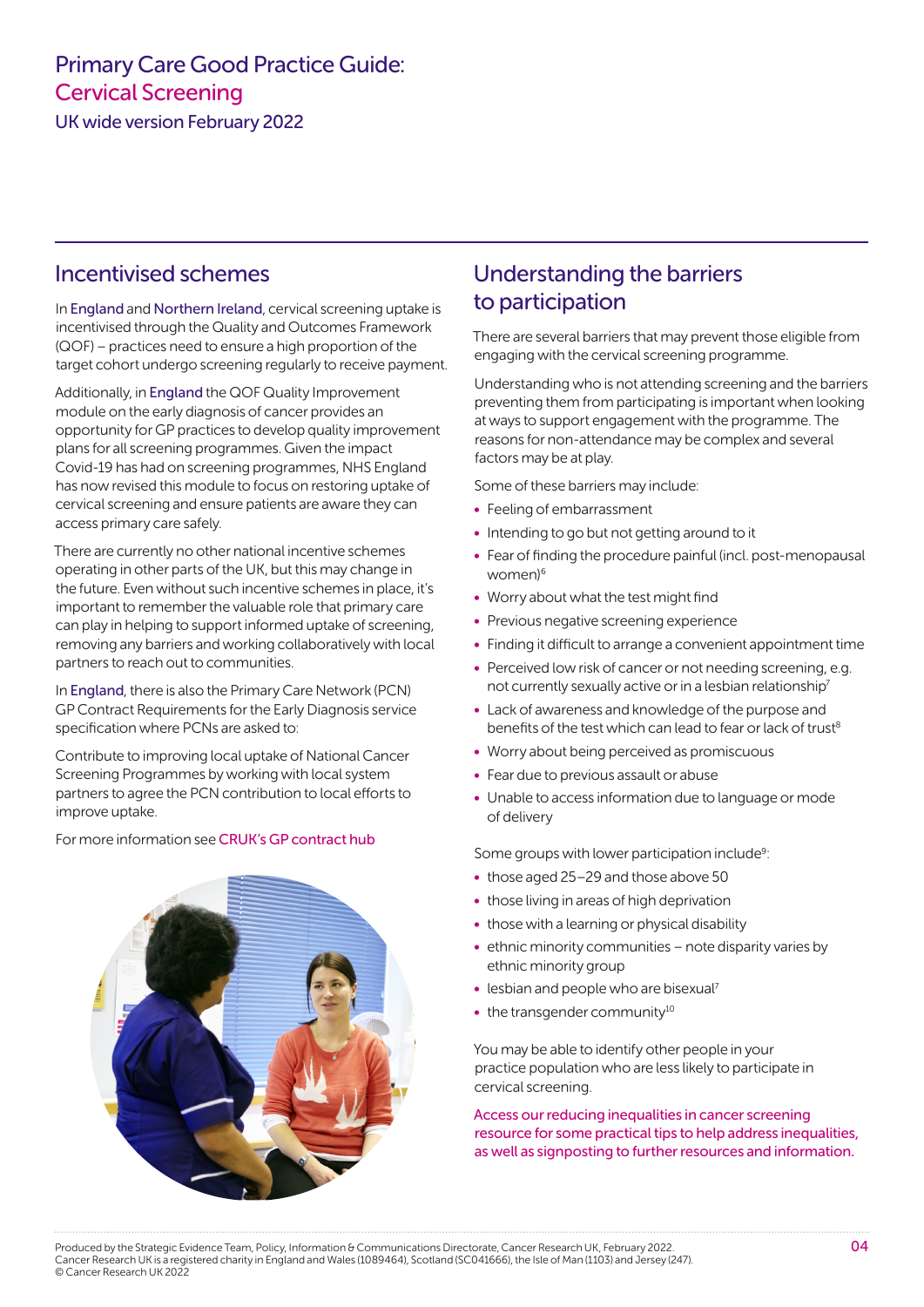<span id="page-5-0"></span>UK wide version February 2022

#### Supporting people to access to screening

Below are a range of suggested approaches that you could use to help remove any barriers to participation. While cervical screening is a familiar procedure for primary care staff, for most people it's not a routine process. Particularly if it's their first test, or first test after a period of non-attendance.

It is useful to find out what other practices in your area may be doing in case there is an opportunity to work together, or to share good practice.

You could consider discussing cervical screening in conversation:

- at routine appointments
- at health visitor appointments
- at health checks, immunisation or phlebotomy appointments

Consider different options for reminding patients of their cervical screening appointment:

- Text
- Telephone call
- A Making a proactive [telephone](#page-12-0) call (see example telephone [script](#page-12-0))
- Consider sending a targeted [letter](#page-11-0) (see example letter) to someone who is overdue or who has never attended an appointment
- $\langle$  Sending a targeted text message, endorsed by the GP has seen an increase in uptake<sup>11</sup> (see example [text message](#page-11-0))

#### For more details see [Cancer Research UK's Evidence and](http://www.cruk.org/increasing-cervical-screening-uptake)  [Intelligence Hub](http://www.cruk.org/increasing-cervical-screening-uptake)

For some women, barriers to participation may be exacerbated by Covid-19 and practices may need to consider how they can proactively raise awareness of screening invitations and new practice processes to encourage informed participation.

See [CRUK's screening recovery guide](https://www.cancerresearchuk.org/sites/default/files/recovery_of_screening_services_1.pdf) for health professionals for some useful tips for how your practice can support people to access cancer screening services.

#### Practical tips and resources

#### **Training**

- $\Diamond$  Undertake training to help staff understand and be able to explain the effectiveness of cervical cancer screening, and the benefits and harms of taking part. This will enable them to support people to make an informed choice about whether or not to participate.
- Make sure all sample takers are aware of CPD opportunities and programme updates.

For more training appropriate to your nation, visit:

- Click [here](https://www.gov.uk/guidance/cervical-screening-education-and-training) for England
- Click [here](https://learning.wales.nhs.uk/course/index.php?categoryid=48) for Wales
- Click [here](http://www.knowledge.scot.nhs.uk/generalpracticenurses/cervical-cytology-screening.aspx) for Scotland
- Click [here](http://www.cancerscreening.hscni.net/Cervical%20Screening%20Health%20Professionals.htm) for Northern Ireland

Having a good experience during the cervical screening appointment can not only have a positive effect on general wellbeing, but also on the likelihood of someone taking part in cervical screening in the future.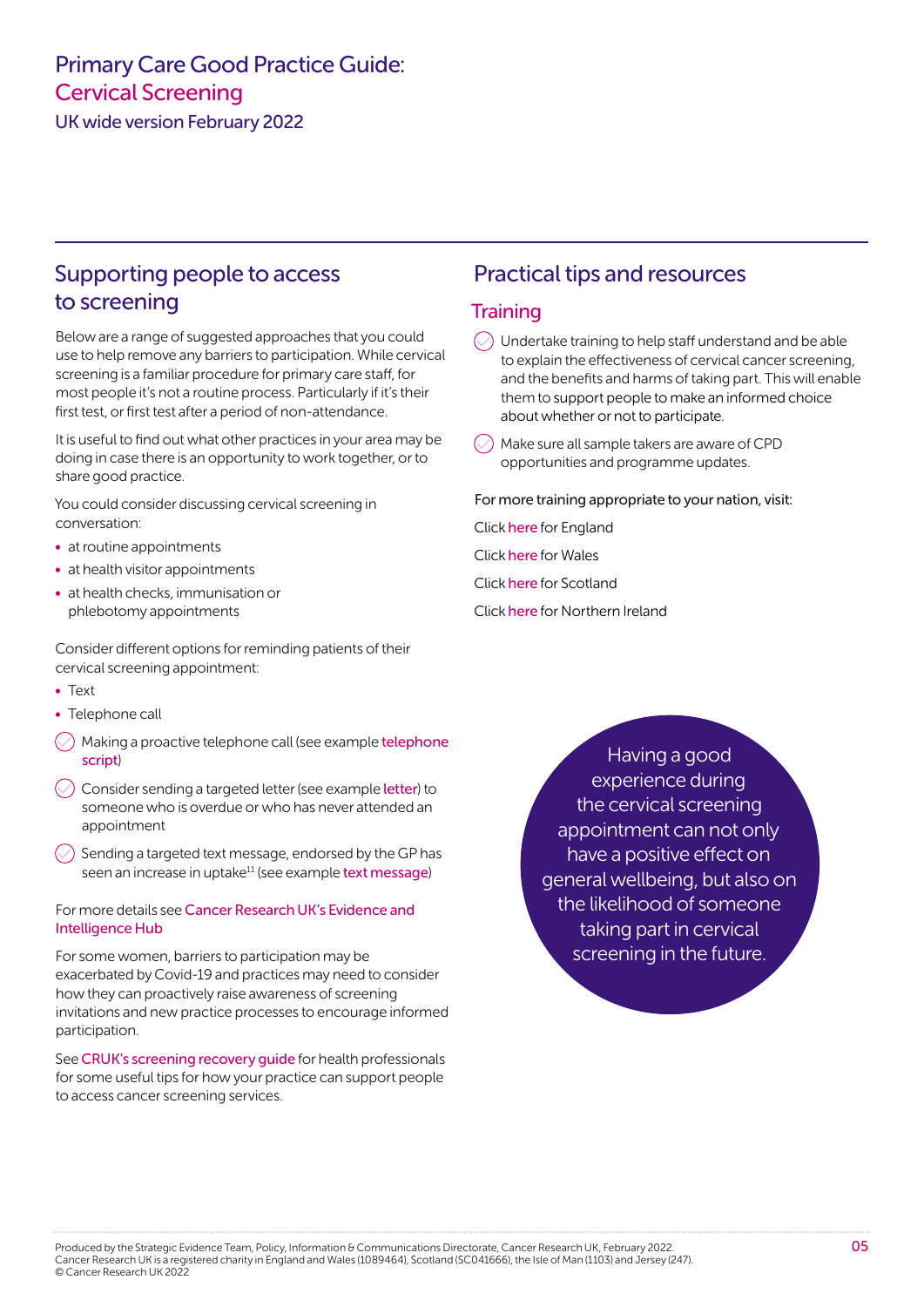<span id="page-6-0"></span>UK wide version February 2022

#### Sharing information & resources

- $\Diamond$  Raise awareness of cervical screening within the practice (posters, opportunistic discussions, practice website).
- **Ensure advice and educational material about** cervical cancer and cervical screening are provided in accessible formats. You can find or request translated and easy read versions – see cancer screening information specific to your nation

#### Also see:

- Cancer Research UK [website](https://publications.cancerresearchuk.org/search?q=cervical+screening)
- Jo's Cervical Cancer Trust [website](https://www.jostrust.org.uk/information/cervical-screening)
- Consider displaying or signposting to this useful video produced by CRUK. It addresses practical issues and potential concerns about the test. Click [here](https://www.cancerresearchuk.org/about-cancer/cervical-cancer/getting-diagnosed/screening/about)
- There are a few key questions or misunderstandings that can arise around who should take part in cervical screening and it is important that primary care team staff are equipped to provide information to patients– refer to [eligibility](#page-8-1) section.

#### Use of practice data

- Local cervical screening data is available. See how your area is performing
	- England: [PHE fingertips](https://fingertips.phe.org.uk/profile/cancerservices); [NHS digitial/PHE Cervical](https://app.powerbi.com/view?r=eyJrIjoiOGUzMWNhMTItODRhMS00YzM4LWI2ZWQtZmNhNDkwODIzYzkyIiwidCI6IjUwZjYwNzFmLWJiZmUtNDAxYS04ODAzLTY3Mzc0OGU2MjllMiIsImMiOjh9)  [Screening Dashboard](https://app.powerbi.com/view?r=eyJrIjoiOGUzMWNhMTItODRhMS00YzM4LWI2ZWQtZmNhNDkwODIzYzkyIiwidCI6IjUwZjYwNzFmLWJiZmUtNDAxYS04ODAzLTY3Mzc0OGU2MjllMiIsImMiOjh9)
	- Scotland: [ISD Scotland](https://publichealthscotland.scot/media/9538/2021-10-05-cervical-screening-report.pdf)
	- Wales: [Public Health Wales](https://phw.nhs.wales/services-and-teams/cervical-screening-wales/information-resources/programme-reports/)
	- [Jo's Trust Statistics](https://www.jostrust.org.uk/increasing-screening-attendance)
- $\Diamond$  Review vour practice data to understand those that are eligible and are being invited for screening for the first time
- $\Diamond$  Review your practices' non-responders to understand the profile of those not attending their screening and then identify methods to engage with these people

Non-responder notifications are sent to practices if there is no record of the person attending for a test after having been sent an invitation and reminder letter.

Not all nations will receive these lists, but you can go into the call/recall system to review the lists

- Opportunistically check details at routine appointments to be sure that people are receiving their screening invitations
- $\Diamond$  Apply the correct clinical coding to every screening result and use a flag or alert system to identify non-responders

#### Call and recall systems

Understanding the full functionality of the Cervical Call-Recall System can help practices identify where action to support cervical screening may be needed.

 $\heartsuit$  It is helpful if someone leads on the call/recall system in your practice

For more information on the call/recall system appropriate to your nation:

- England click [here](https://www.gov.uk/government/publications/cervical-screening-call-and-recall-administration-best-practice)
- Wales click [here](https://phw.nhs.wales/services-and-teams/cervical-screening-wales/)
- Scotland click [here](https://www.nss.nhs.scot/specialist-healthcare/screening-programmes/cervical-screening/national-it-system-scottish-cervical-call-recall-system-sccrs/)
- Northern Ireland click [here](http://www.cancerscreening.hscni.net/pdf/CALL_RECALL_BOOKLET_updated_July_2015.pdf)

Functions of the system:

- $\Diamond$  Invite eligible patients at appropriate intervals
- Provides a list\* of people eligible for screening to GP practices
- Send out call and recall letters to patients eligible for cervical screening tests
- $\Diamond$  Notifying patients of test results once received these from laboratories
- Facilitate failsafe

\*may not be available in all nations



Produced by the Strategic Evidence Team, Policy, Information & Communications Directorate, Cancer Research UK, February 2022. Cancer Research UK is a registered charity in England and Wales (1089464), Scotland (SC041666), the Isle of Man (1103) and Jersey (247). © Cancer Research UK 2022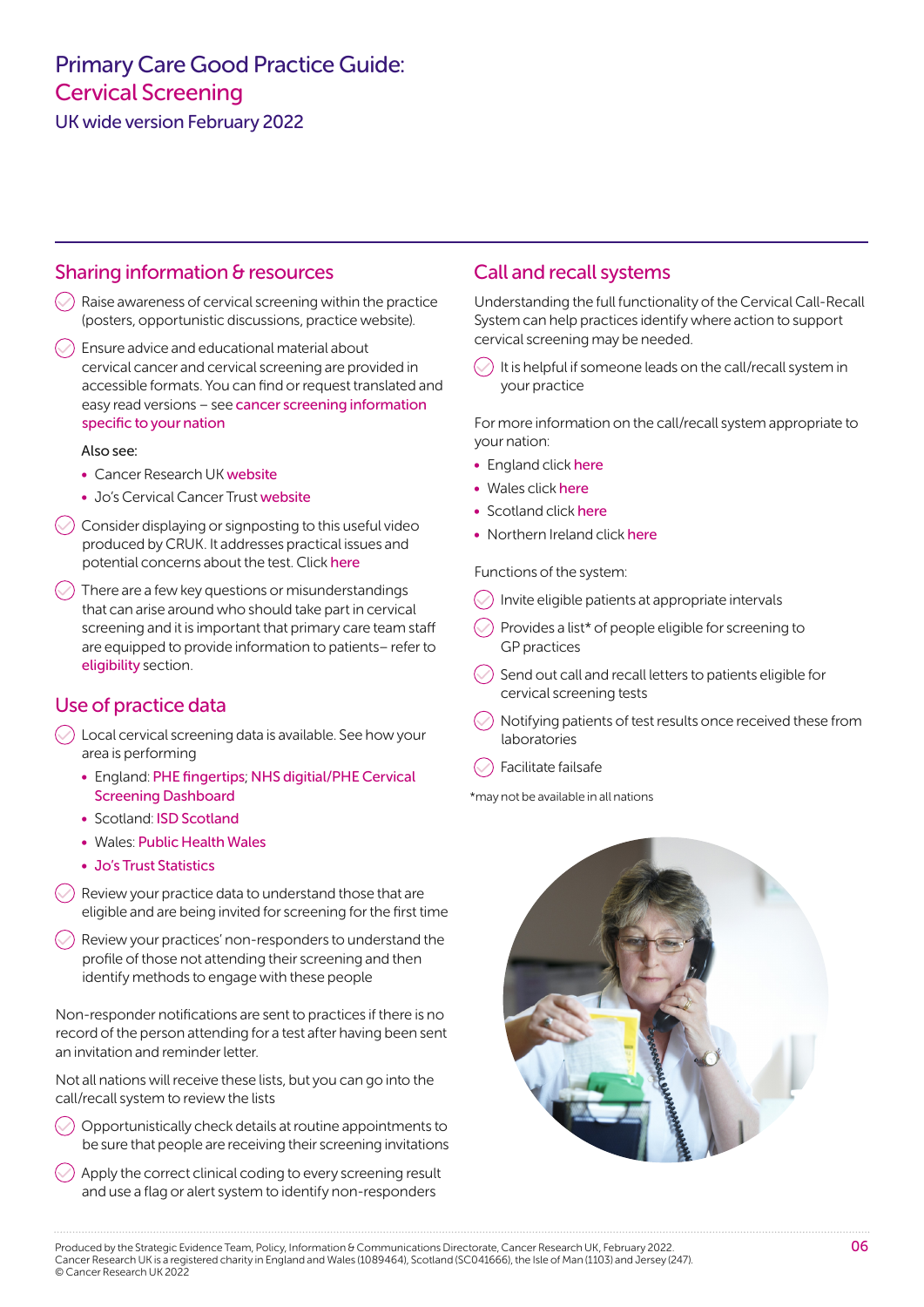<span id="page-7-0"></span>UK wide version February 2022

#### Informed dissent

If patients wish to opt out of cervical screening the opt out process is different for each UK nation however this guide provides some tips around informed dissent:

- Ensure the person has been given the relevant information that explains the benefits and harms
- Ensure the person is aware of the implications of consent or dissent
- Check the patient understands the information that has been provided. Arrange a best interest meeting if the person does not have the capacity to make the decision or communicate the decision to participate in screening.
- Ensure the person is aware that their decision to dissent can be changed at any time, as can a decision to consent

#### Informed dissent should be clearly noted in the person's record

Discussions with patients about opting in or out of cervical screening needs to include information about the common cervical cancer symptoms and to get in touch with a health professional if they notice any changes that are not normal for them. The [most common symptoms](https://www.cancerresearchuk.org/about-cancer/cervical-cancer/getting-diagnosed/screening/about) of cervical cancer include:

- unusual vaginal bleeding
- pain or discomfort during sex
- vaginal discharge
- pain in the area between hip bones (pelvis)

#### Safety netting

Patients and health professionals should be aware that a previous normal cervical screening test result does not rule out cancer. If a patient has any symptoms or changes that are not normal for them they should contact a health professional.

#### Future developments in cervical screening Extending cervical screening intervals

The recent change in the cervical cancer screening programme to test initially for human papillomavirus (HPV) infection is working well in practice and is more sensitive than cytology (smear) testing. Trials have shown that HPV screening leads to earlier detection of cervical lesions compared to liquid-based cytology $12$ .

The UK National Screening Committee (NSC) has recommended the extension of the screening intervals from three to five years for individuals aged 25 to 49 who test HPV negative as part of their routine screen test.

Following this recommendation, Scotland and Wales have extended their screening intervals and we are expecting other nations to change theirs too in the future.

A study looking at the acceptability of an increased screening interval, highlighted the need to provide women with information about the safety and rationale for any change<sup>13</sup>. Communicating the long timeline from HPV exposure to cervical cancer may reassure women about the safety of any proposed interval change.

[Read CRUK's article explaining why Wales have extended](https://www.cancerresearchuk.org/health-professional/screening/cervical-screening)  [their screening intervals here.](https://www.cancerresearchuk.org/health-professional/screening/cervical-screening)

#### Self-sampling

Self-sampling is not routinely part of the cervical screening programme, however research is ongoing on the accuracy of home-tests and the feasibility of introducing them into the screening programme<sup>[14](#page-13-13)</sup>.

Studies have shown that self-sampling could support an increase in the number of women taking up the offer of cervical screening. Self-sampling allows women to take a test in the comfort of their own home.

Being aware of the of cervical cancer is important as a normal result does not mean the patient does not have and may still develop cervical cancer in the future.

Produced by the Strategic Evidence Team, Policy, Information & Communications Directorate, Cancer Research UK, February 2022. Cancer Research UK is a registered charity in England and Wales (1089464), Scotland (SC041666), the Isle of Man (1103) and Jersey (247). © Cancer Research UK 2022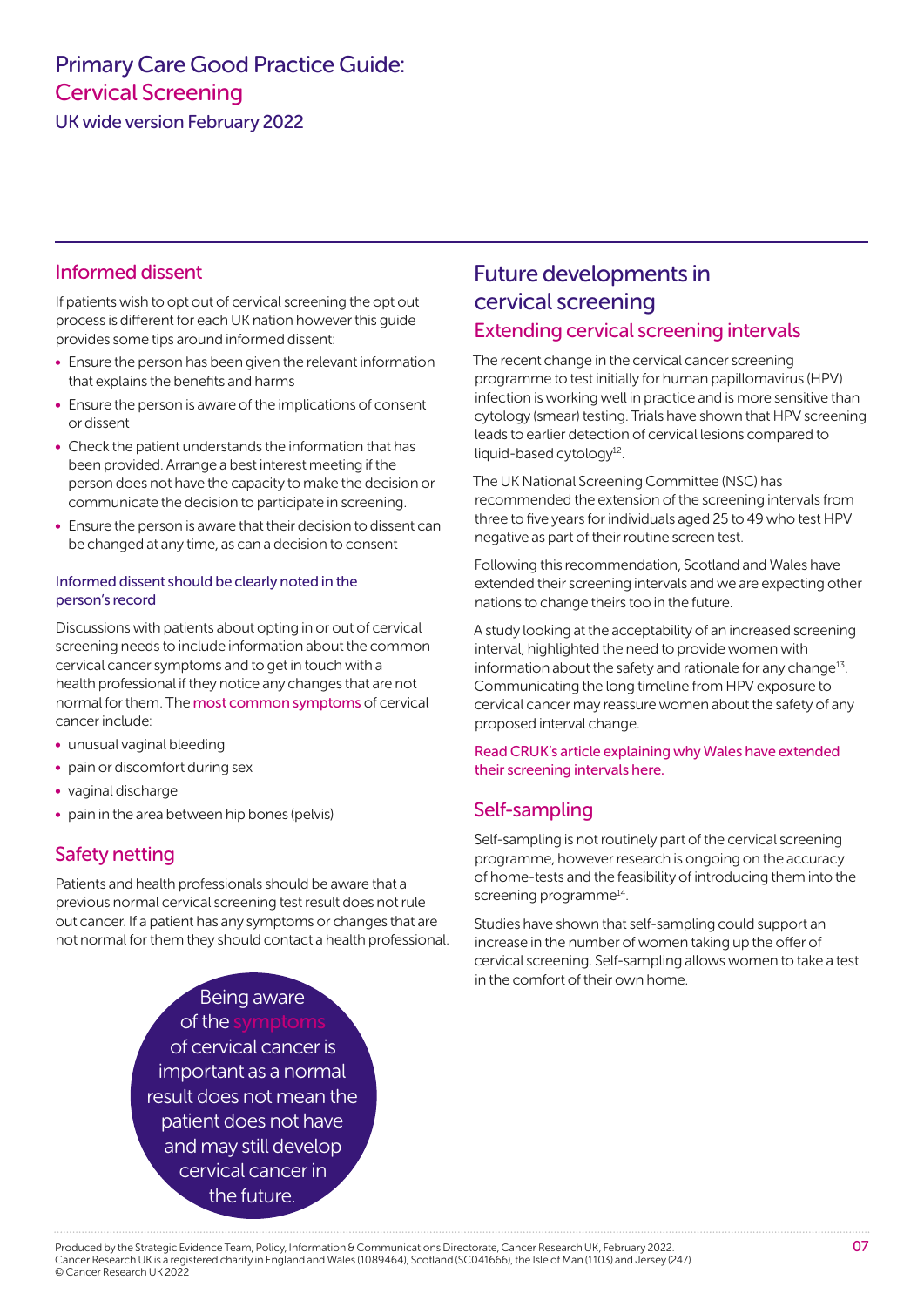<span id="page-8-0"></span>UK wide version February 2022

### <span id="page-8-1"></span>Further information on eligibility

There are a few key questions or misunderstandings that can arise around who is eligible to take part in cervical screening and it is important that primary care team staff are equipped to provide information to patients.

People with a cervix is an accurate and more inclusive way to refer to the population eligible for cervical screening. This is because there are some people who have a cervix who do not identify as women, and some women who do not have a cervix.

#### We recommend that you tailor your language to the needs and preferences of the person you are talking to.

|                                                                                                      |                                                                                                                                                                                                                                                                                                                                                                                                                                                     | Eligible | Not eligible |
|------------------------------------------------------------------------------------------------------|-----------------------------------------------------------------------------------------------------------------------------------------------------------------------------------------------------------------------------------------------------------------------------------------------------------------------------------------------------------------------------------------------------------------------------------------------------|----------|--------------|
| People younger than 25                                                                               | We know from research that cervical cancer is very rare in those<br>under the age of 25. Changes in the cervix are quite common<br>in younger women, but these are unlikely to progress to<br>cervical cancer.<br>Evidence shows that screening younger women leads to<br>more harms than benefits, which is why it is offered from<br>age 25. This is also the age recommended by the National<br>Screening Committee.                             |          |              |
| People from the age of<br>25 to 64 with a cervix<br>who have never been<br>sexually active           | When we talk about being sexually active, we mean:<br>• having vaginal, anal or oral sex<br>• touching in the genital area<br>• sharing sex toys<br>People who have never been sexually active will have a much<br>lower risk of HPV infection, and therefore the balance of benefits<br>and harms of cervical screening may be different. It's important<br>to have a conversation with patients about this when discussing<br>cervical screening. |          |              |
| People from the age of 25<br>to 64 who have not been<br>sexually active for a long<br>period of time | HPV can remain dormant for many years and cell changes can<br>also take many years to occur. This means that those who have<br>not been sexually active for a period of time should still consider<br>participating in cervical screening.                                                                                                                                                                                                          |          |              |
| People with a cervix aged<br>65 or older                                                             | Those aged 65 or older will not be invited for cervical screening<br>if their last test was normal. This is because the likelihood of<br>developing cervical cancer is low.                                                                                                                                                                                                                                                                         |          |              |
|                                                                                                      | If they are aged 65 or over and have never had cervical screening,<br>they are entitled to a test. They can speak with their GP surgery<br>about booking an appointment.<br>If they are 65 or older and have had abnormal results, they will be<br>invited for cervical screening until there is no cause for concern.                                                                                                                              |          |              |
| People who have had a<br>hysterectomy (no cervix)                                                    | People who have had a total hysterectomy do not need to go for<br>cervical screening.                                                                                                                                                                                                                                                                                                                                                               |          |              |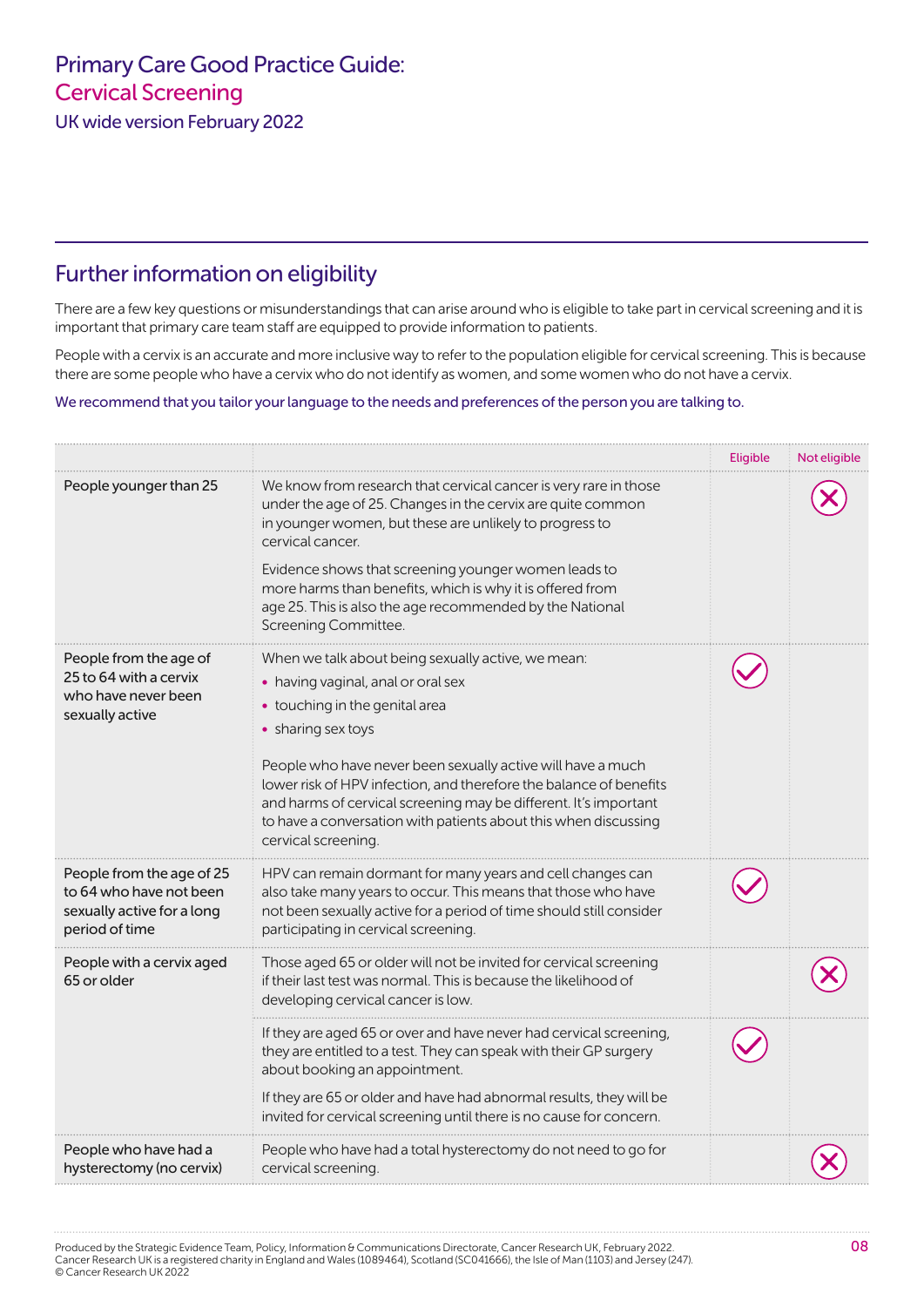UK wide version February 2022

|                                                                                     |                                                                                                                                                                                                                                                                                                                                                                                                                                                                                                                                                                                                                                                                                                          | Eligible | Not eligible |
|-------------------------------------------------------------------------------------|----------------------------------------------------------------------------------------------------------------------------------------------------------------------------------------------------------------------------------------------------------------------------------------------------------------------------------------------------------------------------------------------------------------------------------------------------------------------------------------------------------------------------------------------------------------------------------------------------------------------------------------------------------------------------------------------------------|----------|--------------|
| People who have had a<br>sub-total hysterectomy<br>where cervical<br>tissue remains | People who have had a hysterectomy but still have their cervix<br>may still be at risk of developing abnormal cells and should still<br>consider regular cervical screenings.                                                                                                                                                                                                                                                                                                                                                                                                                                                                                                                            |          |              |
|                                                                                     | People who have had a partial hysterectomy may still need to<br>attend cervical screening.                                                                                                                                                                                                                                                                                                                                                                                                                                                                                                                                                                                                               |          |              |
| LGBTQ+ community*                                                                   | All people with a cervix between age 25 and 64 should be invited<br>to regular cervical screening, including; women who are sexually<br>active with women, trans men and non-binary people assigned<br>female at birth.                                                                                                                                                                                                                                                                                                                                                                                                                                                                                  |          |              |
|                                                                                     | Further considerations for trans men:                                                                                                                                                                                                                                                                                                                                                                                                                                                                                                                                                                                                                                                                    |          |              |
|                                                                                     | When a patient registers as male at their GP surgery, they will no<br>longer receive invitations from the cervical screening call and<br>recall service. However if the person has not had a hysterectomy<br>they are still eligible for screening and should be encouraged to<br>participate.                                                                                                                                                                                                                                                                                                                                                                                                           |          |              |
|                                                                                     | Where the individual chooses to continue to be screened, the GP<br>practice is responsible for managing invitations and sample taking<br>at the appropriate intervals and for notifying results. The practice<br>should notify the cervical screening laboratory that the sample is<br>from a male/non-binary person with a cervix either in advance or<br>on the accompanying form and the results should be sent back<br>to the practice and not to the call and recall service. When gender<br>reassignment takes place, the call and recall service must send a<br>copy of the individual's screening history to the GP practice in a<br>sealed envelope marked 'Strictly Private and Confidential'. |          |              |
|                                                                                     | Your practice should be sensitive towards trans-men and non-<br>binary people, as it may be distressing for them to continue to<br>participate in the cervical screening programme. Sample takers<br>are expected to provide as much support as possible to enable<br>trans-men to be screened if they wish to do so.                                                                                                                                                                                                                                                                                                                                                                                    |          |              |
|                                                                                     | Further considerations for non binary people                                                                                                                                                                                                                                                                                                                                                                                                                                                                                                                                                                                                                                                             |          |              |
|                                                                                     | Non-binary patients may wish to be registered as 'l'<br>(Indeterminate). For all patients registering as 'I', screening will<br>become the responsibility of the practice if the person was<br>assigned female at birth. Practices may need to make their patient<br>aware of how this affects automatic invitations to screening.                                                                                                                                                                                                                                                                                                                                                                       |          |              |

\*This information has been produced in collaboration with [www.livethroughthis.co.uk](http://www.livethroughthis.co.uk)

Produced by the Strategic Evidence Team, Policy, Information & Communications Directorate, Cancer Research UK, February 2022. 09 Cancer Research UK is a registered charity in England and Wales (1089464), Scotland (SC041666), the Isle of Man (1103) and Jersey (247). © Cancer Research UK 2022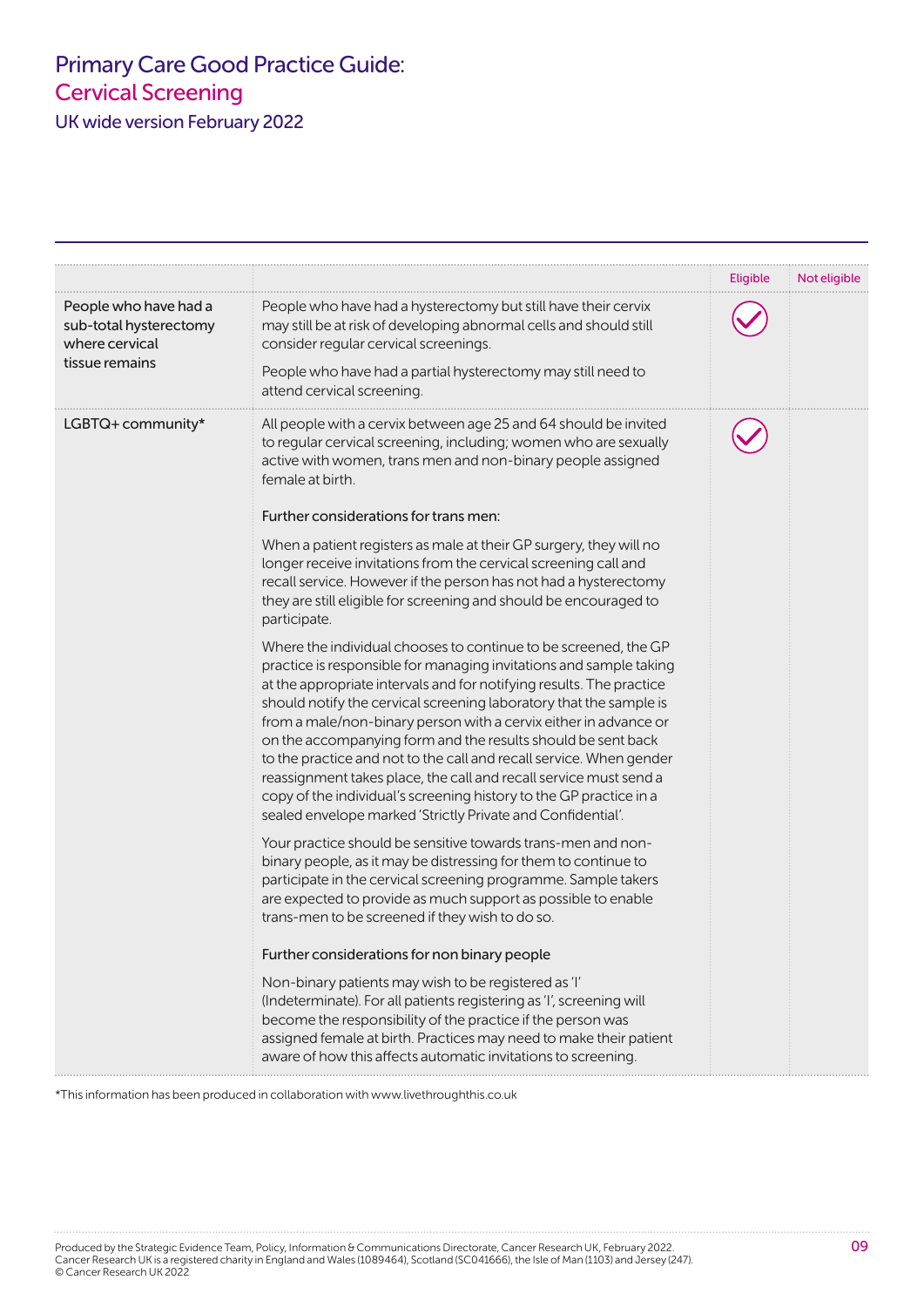UK wide version February 2022

| Trans women and non<br>binary people assigned<br>male at birth* | When a patient registers as female at their GP surgery, they will be<br>automatically entered into the call and recall system. In the case<br>of a trans woman, if the screening team has not already confirmed<br>that the patient does not have a cervix, the GP should send a cease<br>request to CSAS as a trans woman does not have a cervix and is<br>therefore not eligible.<br>Your practice should be sensitive towards trans women, as it may<br>be distressing for them to be told they are not eligible for the<br>cervical screening programme.                                                                                                                                                                                                                                                                                                                                            | Eligible | Not eligible |
|-----------------------------------------------------------------|---------------------------------------------------------------------------------------------------------------------------------------------------------------------------------------------------------------------------------------------------------------------------------------------------------------------------------------------------------------------------------------------------------------------------------------------------------------------------------------------------------------------------------------------------------------------------------------------------------------------------------------------------------------------------------------------------------------------------------------------------------------------------------------------------------------------------------------------------------------------------------------------------------|----------|--------------|
| HPV vaccinated people                                           | All children are routinely invited for their HPV vaccine between 11<br>and 13 years of age. People who were eligible for the HPV vaccine<br>in school but who missed it can be vaccinated up to their 25th<br>birthday. In 2019, the vaccine programme expanded to boys to<br>provide further protection for girls against the virus by reducing<br>the ability of the virus to spread, as well as against male HPV-<br>related cancers.<br>The vaccine is designed to protect against two high-risk types of<br>HPV, HPV 16 and 18. Together, these two types cause about 7 out<br>of 10 cervical cancers.<br>However, the vaccine doesn't protect against all types of HPV,<br>so regular cervical screening is still important. In the future, we<br>may see further changes to the cervical screening programme<br>as a result of the reduction in risk of cervical cancer from the HPV<br>vaccine. |          |              |
| People screened abroad                                          | Local areas have reported that women originally from outside<br>of the UK often return to their country of origin for their cervical<br>screening. If abnormalities are detected, there may be challenges<br>ensuring optimal patient care. It may be useful to reassure those<br>who are eligible for cervical screening that the UK runs a high-<br>quality programme and are introducing key technology through<br>the move to using HPV primary testing.                                                                                                                                                                                                                                                                                                                                                                                                                                            |          |              |
| Timing of screening                                             | Avoid routine screening during pregnancy. It is not advisable<br>to sample the cervix until 12 weeks post-natal. Mid cycle is<br>the optimum time to get a good sample. When a person is<br>menstruating is not the best time to take a sample, but if this is the<br>only opportunity then it can be taken.                                                                                                                                                                                                                                                                                                                                                                                                                                                                                                                                                                                            |          |              |
| Trauma and abuse                                                | People who have experienced sexual abuse or other sexual<br>trauma such as rape may find it extremely difficult or distressing<br>to participate in the programme. Sample takers are expected to<br>provide as much support as possible to enable these people to<br>be screened if they wish to do so. Each case must be considered<br>individually and any decision to defer screening or be ceased from<br>recall must be made with full informed consent.                                                                                                                                                                                                                                                                                                                                                                                                                                           |          |              |

\*This information has been produced in collaboration with [www.livethroughthis.co.uk](http://www.livethroughthis.co.uk)

Produced by the Strategic Evidence Team, Policy, Information & Communications Directorate, Cancer Research UK, February 2022. 10 Cancer Research UK is a registered charity in England and Wales (1089464), Scotland (SC041666), the Isle of Man (1103) and Jersey (247). © Cancer Research UK 2022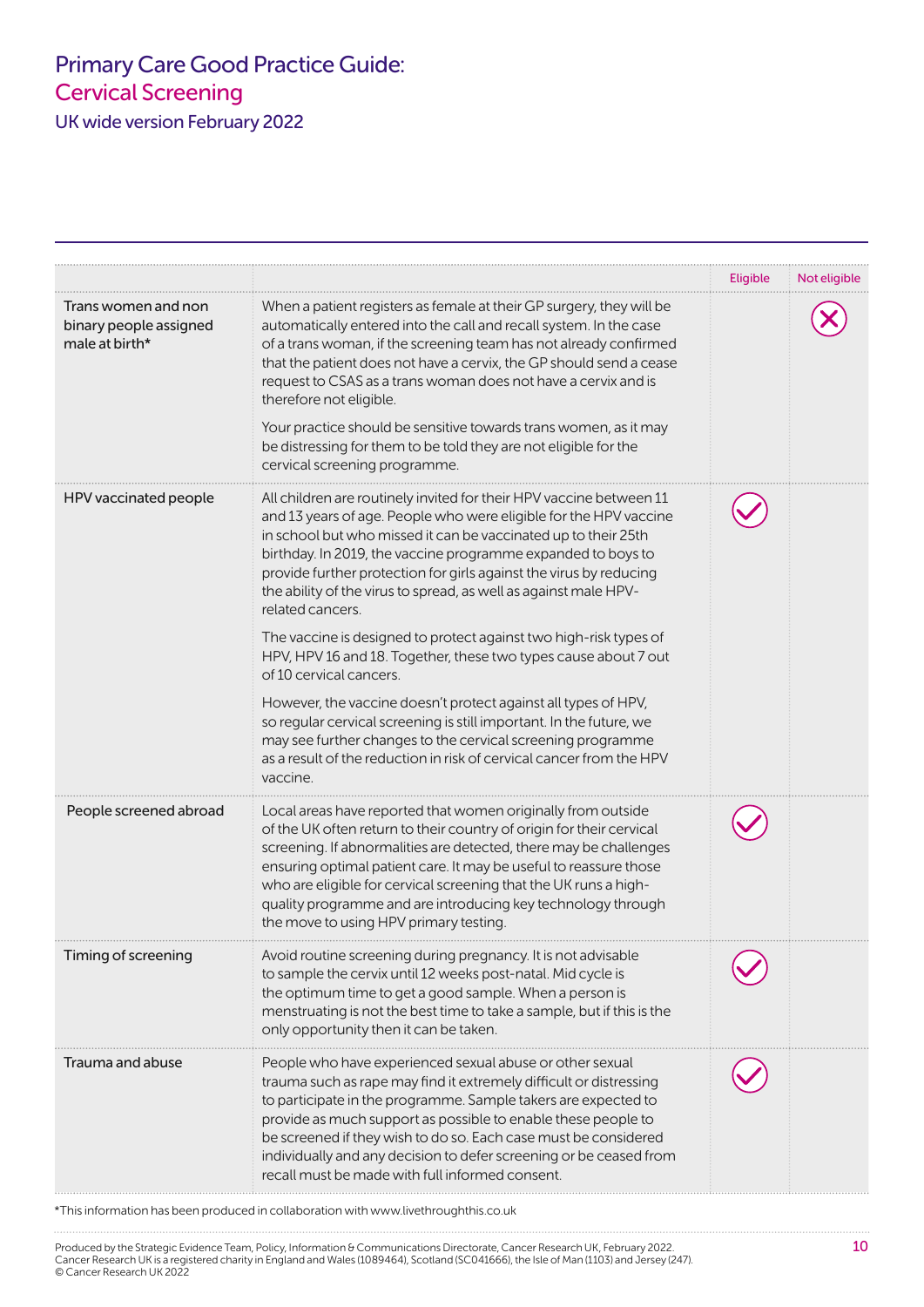<span id="page-11-0"></span>UK wide version February 2022

#### SMS text

Texts can be used as an alternative to letters for patients. Primary care can use it for engaging non-responders as well as using it for general promotion of the programme to all eligible patients. Some screening services will start to encourage the use of text reminders in practices. You may find it useful to look at [PHE's guidance on sending screening](https://phescreening.blog.gov.uk/2020/09/28/guidance-screening-text-message-reminders/)  [text message reminders](https://phescreening.blog.gov.uk/2020/09/28/guidance-screening-text-message-reminders/).

#### Sample text:

Dear <Patient Name>, we are contacting you to remind you that your cervical screening test (smear test) is overdue. Please phone the surgery if you'd like to make an appointment or to discuss any questions or concerns you have about the test.

#### Templates Example letter

<Insert GP letter-head including GP practice phone number>

Dear <insert patient name>

We are writing to remind you that your cervical screening test (smear test) is due.

Cervical screening is a way of finding changes in the cervix which, if left untreated, could develop into cancer.

Cervical screening saves 2,000 lives each year in the UK. The test takes 5 minutes and is a great way to reduce the risk of cervical cancer. For these reasons, we encourage you to consider booking an appointment to come in for the test.

Whether or not to take part in cervical screening is your choice, so you should read the information leaflet you were sent with your screening invitation to help you decide.

If you have access to the internet, further information about the test can be found here: [https://www.cancerresearchuk.org/](https://www.cancerresearchuk.org/about-cancer/cervical-cancer/getting-diagnosed/screening) [about-cancer/cervical-cancer/getting-diagnosed/screening](https://www.cancerresearchuk.org/about-cancer/cervical-cancer/getting-diagnosed/screening)

You can also contact the practice nurse who can talk to you about the test.

Yours sincerely,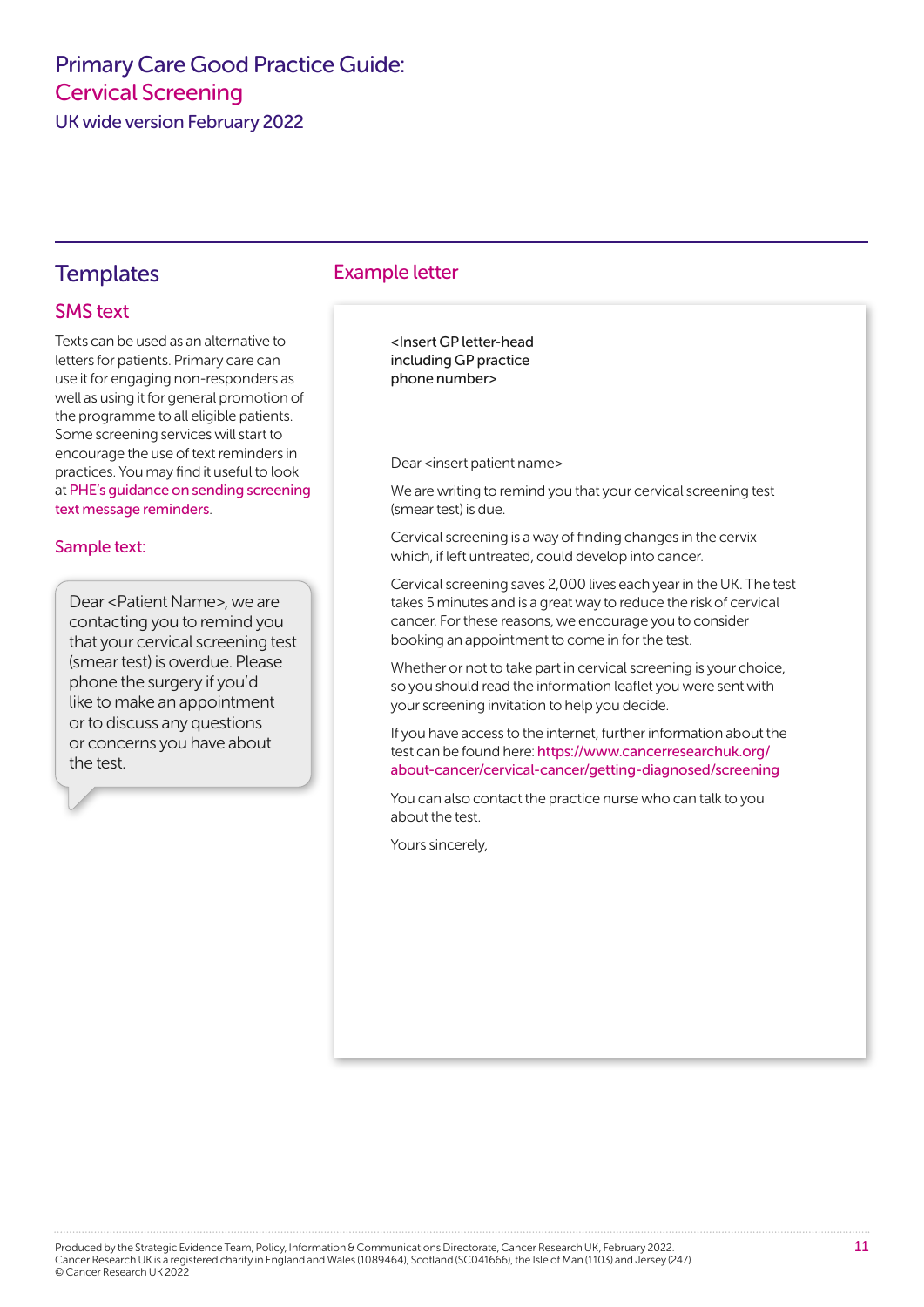<span id="page-12-0"></span>UK wide version February 2022



Cancer Research UK is a registered charity in England and Wales (1089464), Scotland (SC041666), the Isle of Man (1103) and Jersey (247). © Cancer Research UK 2022